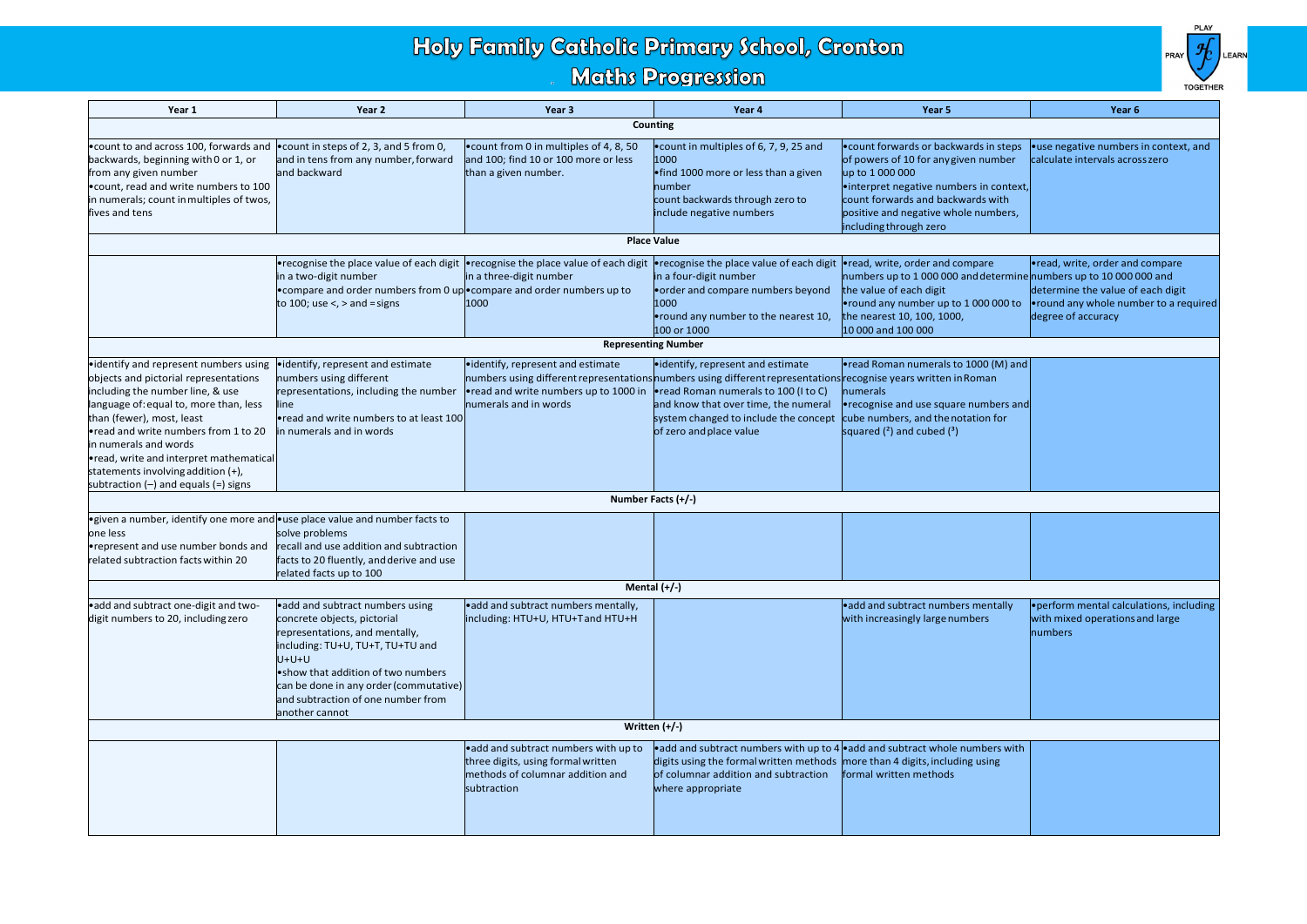| Year 1                                                                                                                                                                                                                                                      | Year 2                                                                                                                                                                                                                                                                                                                                                                                                                                | Year 3                                                                                                                                                                                                                                    | Year 4                                                                                                                                                                                                                                                      | Year 5                                                                                                                                                                                                                                                                                                                                                                                                                                                                   | Year 6                                                                                                                                                                                                                                                                                                                                                                                                                                                                                  |
|-------------------------------------------------------------------------------------------------------------------------------------------------------------------------------------------------------------------------------------------------------------|---------------------------------------------------------------------------------------------------------------------------------------------------------------------------------------------------------------------------------------------------------------------------------------------------------------------------------------------------------------------------------------------------------------------------------------|-------------------------------------------------------------------------------------------------------------------------------------------------------------------------------------------------------------------------------------------|-------------------------------------------------------------------------------------------------------------------------------------------------------------------------------------------------------------------------------------------------------------|--------------------------------------------------------------------------------------------------------------------------------------------------------------------------------------------------------------------------------------------------------------------------------------------------------------------------------------------------------------------------------------------------------------------------------------------------------------------------|-----------------------------------------------------------------------------------------------------------------------------------------------------------------------------------------------------------------------------------------------------------------------------------------------------------------------------------------------------------------------------------------------------------------------------------------------------------------------------------------|
|                                                                                                                                                                                                                                                             |                                                                                                                                                                                                                                                                                                                                                                                                                                       |                                                                                                                                                                                                                                           | Problems (+/-)                                                                                                                                                                                                                                              |                                                                                                                                                                                                                                                                                                                                                                                                                                                                          |                                                                                                                                                                                                                                                                                                                                                                                                                                                                                         |
| .solve one-step problems that involve<br>addition and subtraction, using concrete subtraction, using concrete, pictorial<br>objects and pictorial representations,<br>and missing number problems such as $7$ • recognise and use the inverse<br>$=$ $-$ 9. | .solve problems with addition and<br>and abstract representations<br>relationship between addition and<br>subtraction and use this to check<br>calculations and solve missing number<br>problems.                                                                                                                                                                                                                                     | estimate the answer to a calculation<br>and use inverse operations to check<br>answers<br>·solve problems, including missing<br>number problems, using number facts,<br>place value, and more complex addition and why<br>and subtraction | $\bullet$ estimate and use inverse operations to $\bullet$ use rounding to check answers to<br>check answers to a calculation<br>.solve addition and subtraction two-<br>step problems in contexts, deciding<br>which operations and methods to use         | calculations and determine, in the<br>context of a problem, levels of accuracy<br>.solve addition and subtraction multi-<br>step problems in contexts, deciding<br>which operations and methods to use<br>and why                                                                                                                                                                                                                                                        |                                                                                                                                                                                                                                                                                                                                                                                                                                                                                         |
|                                                                                                                                                                                                                                                             |                                                                                                                                                                                                                                                                                                                                                                                                                                       |                                                                                                                                                                                                                                           | Number Facts $(x/\div)$                                                                                                                                                                                                                                     |                                                                                                                                                                                                                                                                                                                                                                                                                                                                          |                                                                                                                                                                                                                                                                                                                                                                                                                                                                                         |
|                                                                                                                                                                                                                                                             | • recall and use multiplication and<br>division facts for the 2, 5 and 10<br>multiplication tables, including<br>recognising odd and even numbers                                                                                                                                                                                                                                                                                     | . recall and use multiplication and<br>division facts for the 3, 4 and 8<br>multiplication tables                                                                                                                                         | . recall multiplication and division facts<br>for multiplication tables up to $12 \times 12$                                                                                                                                                                | • identify multiples and factors,<br>including finding all factor pairs of a<br>number, and common factors of two<br>numbers<br>. know and use the vocabulary of prime<br>numbers, prime factors and composite<br>(non-prime) numbers<br>establish whether a number up to 100<br>is prime and recall prime<br>numbers up to 19                                                                                                                                           | ·identify common factors, common<br>multiples and prime numbers                                                                                                                                                                                                                                                                                                                                                                                                                         |
|                                                                                                                                                                                                                                                             |                                                                                                                                                                                                                                                                                                                                                                                                                                       |                                                                                                                                                                                                                                           | Mental $(x/\div)$                                                                                                                                                                                                                                           |                                                                                                                                                                                                                                                                                                                                                                                                                                                                          |                                                                                                                                                                                                                                                                                                                                                                                                                                                                                         |
|                                                                                                                                                                                                                                                             | •calculate mathematical statements for • write and calculate mathematical<br>multiplication and division within the<br>multiplication tables and write them<br>using the multiplication (x), division $\leftrightarrow$ that they know, including for two-digit<br>and equals $(=)$ signs<br>.show that multiplication of two<br>numbers can be done in any order<br>(commutative) and division of one<br>number by another<br>cannot | statements for multiplication and<br>division using the multiplication tables<br>numbers times one-digit numbers,<br>using mental methods                                                                                                 | ·use place value, known and derived<br>facts to multiply and divide mentally,<br>including: multiplying by 0 and 1;<br>dividing by 1; multiplying together<br>three numbers<br>• recognise and use factor pairs and<br>commutativity in mental calculations | . multiply and divide numbers mentally<br>drawing upon known facts<br>. multiply and divide whole numbers<br>and those involving decimals by 10, 100<br>and 1000                                                                                                                                                                                                                                                                                                         | · perform mental calculations, including<br>with mixed operations and large<br>numbers                                                                                                                                                                                                                                                                                                                                                                                                  |
|                                                                                                                                                                                                                                                             |                                                                                                                                                                                                                                                                                                                                                                                                                                       |                                                                                                                                                                                                                                           | Written $(x/\div)$                                                                                                                                                                                                                                          |                                                                                                                                                                                                                                                                                                                                                                                                                                                                          |                                                                                                                                                                                                                                                                                                                                                                                                                                                                                         |
|                                                                                                                                                                                                                                                             |                                                                                                                                                                                                                                                                                                                                                                                                                                       | . Progress to formal written methods<br>calculations as above                                                                                                                                                                             | . multiply two-digit and three-digit<br>numbers by a one-digit number using<br>formal written layout                                                                                                                                                        | . multiply numbers up to 4 digits by a<br>one- or two-digit number using a formal digits by a two-digit whole number using<br>written method, including long<br>multiplication for two-digit numbers<br>• divide numbers up to 4 digits by a one-<br>• divide numbers up to 4 digits by a one-<br>• divide numbers up to 4 digits by a<br>digit number using the formal written<br>method of short division and interpret<br>remainders appropriately for the<br>context | . multiply multi-digit numbers up to 4<br>the formal written method of long<br>multiplication<br>digit whole number using the formal<br>written method of long division, and<br>interpret remainders as whole number<br>remainders, fractions, or by rounding,<br>as appropriate for the context<br>·divide numbers up to 4 digits by a two-<br>digit number using the formal written<br>method of short division where<br>appropriate, interpreting remainders<br>according to context |

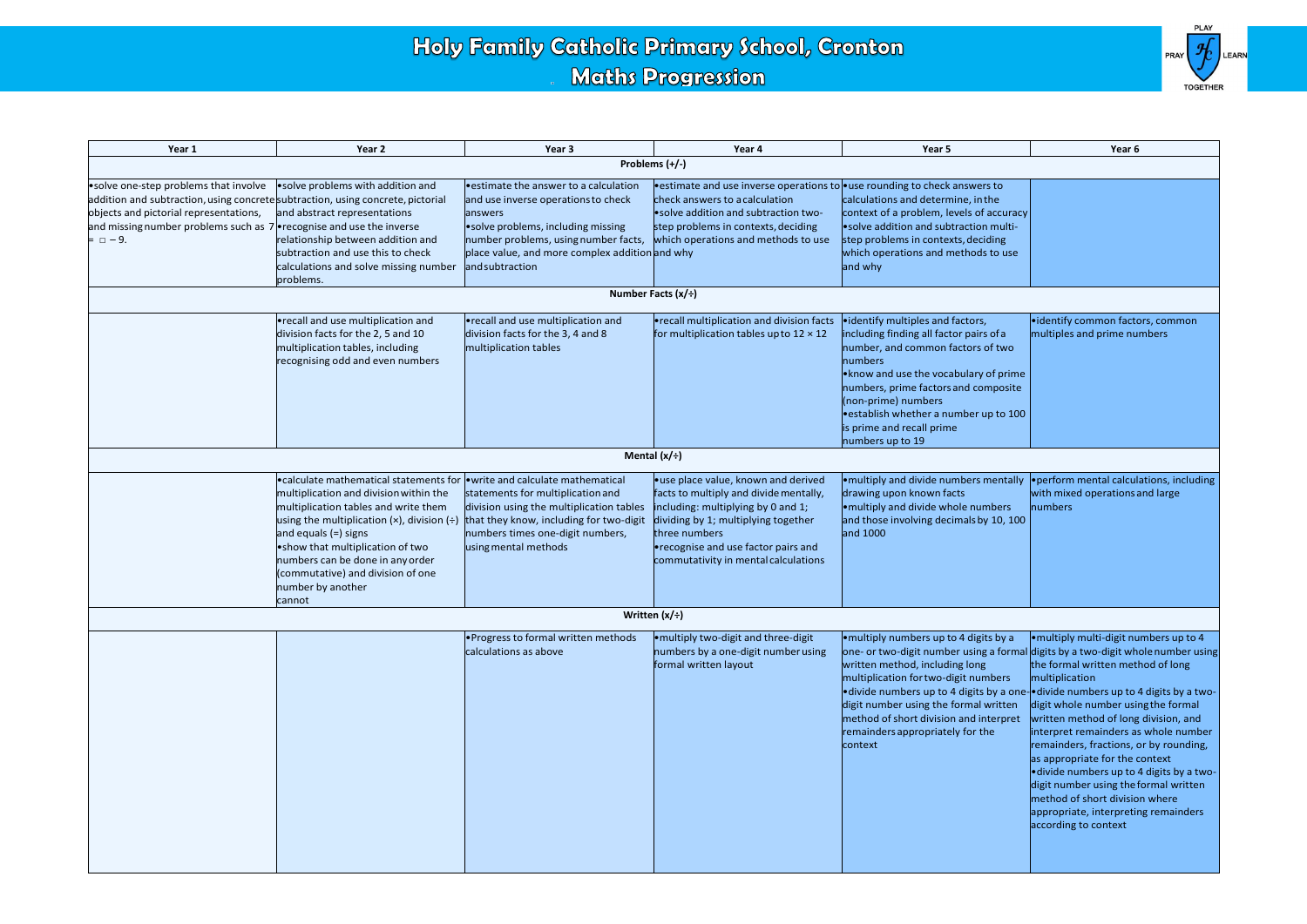| Year 1                                                                                                                                                                                                 | Year 2                                                                                                                                                                                                                         | Year 3                                                                                                                                                                                                                                                       | Year 4                                                                                                                                                                                                                                                                                                                                                                       | Year 5                                                                                                                                                                                                                                                                                                                                       | Year 6                                                                                                                                                                                                                                                                                                                                                                                                                                                                              |  |  |
|--------------------------------------------------------------------------------------------------------------------------------------------------------------------------------------------------------|--------------------------------------------------------------------------------------------------------------------------------------------------------------------------------------------------------------------------------|--------------------------------------------------------------------------------------------------------------------------------------------------------------------------------------------------------------------------------------------------------------|------------------------------------------------------------------------------------------------------------------------------------------------------------------------------------------------------------------------------------------------------------------------------------------------------------------------------------------------------------------------------|----------------------------------------------------------------------------------------------------------------------------------------------------------------------------------------------------------------------------------------------------------------------------------------------------------------------------------------------|-------------------------------------------------------------------------------------------------------------------------------------------------------------------------------------------------------------------------------------------------------------------------------------------------------------------------------------------------------------------------------------------------------------------------------------------------------------------------------------|--|--|
| Problems $(x/\div)$                                                                                                                                                                                    |                                                                                                                                                                                                                                |                                                                                                                                                                                                                                                              |                                                                                                                                                                                                                                                                                                                                                                              |                                                                                                                                                                                                                                                                                                                                              |                                                                                                                                                                                                                                                                                                                                                                                                                                                                                     |  |  |
| ·solve one-step problems involving<br>multiplication and division, by calculating<br>the answer using concrete objects,<br>pictorial representations and arrays with<br>the support of the teacher.    | ·solve one-step problems involving<br>multiplication and division, by calculating number problems, involving<br>the answer using concrete objects,<br>pictorial representations and arrays with<br>the support of the teacher. | • solve problems, including missing<br>multiplication and division, including<br>positive integer scaling problems and<br>correspondence problems in which n<br>objects are connected to m objects.                                                          | • solve problems involving multiplying and • solve problems involving multiplication<br>adding, including using the distributive<br>law to multiply two-digit numbers by one knowledge of factors and multiples,<br>digit, integer scaling problems and harder squares and cubes • solve problems<br>correspondence problems such as n<br>objects are connected to m objects | and division including using their<br>involving addition, subtraction,<br>multiplication and division and a<br>combination of these, including<br>understanding the meaning of the equals<br>sign • solve problems involving<br>multiplication and division, including<br>scaling by simple fractions and problems<br>involving simple rates | ·use their knowledge of the order of<br>operations to carry out calculations<br>involving the four operations • solve<br>addition and subtraction multi-step<br>problems in contexts, deciding which<br>operations and methods to use and why<br>.solve problems involving addition,<br>subtraction, multiplication and division<br><b>.</b> use estimation to check answers to<br>calculations and determine, in the<br>context of a problem, an appropriate<br>degree of accuracy |  |  |
|                                                                                                                                                                                                        |                                                                                                                                                                                                                                |                                                                                                                                                                                                                                                              | <b>Recognising Fractions</b>                                                                                                                                                                                                                                                                                                                                                 |                                                                                                                                                                                                                                                                                                                                              |                                                                                                                                                                                                                                                                                                                                                                                                                                                                                     |  |  |
| •recognise, find and name a half as one<br>of two equal parts of an object, shape or<br>quantity • recognise, find and name a<br>quarter as one of four equal parts of an<br>object, shape or quantity | •recognise, find, name and write<br>fractions 1/3, 1/4, 2/4 and 3/4 of a<br>length, shape, set of objects or quantity                                                                                                          | • count up and down in tenths; • recognise • count up and down in hundredths;<br>that tenths arise from dividing an object<br>into 10 equal parts and in dividing one-<br>digit numbers or quantities by 10                                                  | • recognise that hundredths arise when<br>dividing an object by one hundred and<br>dividing tenths by ten.                                                                                                                                                                                                                                                                   | •recognise mixed numbers and improper<br>fractions and convert from one form to<br>the other and write mathematical<br>statements > 1 as a mixed number                                                                                                                                                                                      |                                                                                                                                                                                                                                                                                                                                                                                                                                                                                     |  |  |
|                                                                                                                                                                                                        |                                                                                                                                                                                                                                |                                                                                                                                                                                                                                                              | <b>Comparing Fractions</b>                                                                                                                                                                                                                                                                                                                                                   |                                                                                                                                                                                                                                                                                                                                              |                                                                                                                                                                                                                                                                                                                                                                                                                                                                                     |  |  |
|                                                                                                                                                                                                        |                                                                                                                                                                                                                                | . compare and order unit fractions, and<br>fractions with the same denominators<br>• recognise and show, using diagrams,<br>equivalent fractions with small<br>denominators                                                                                  | • recognise and show, using diagrams,<br>families of common equivalent fractions denominators are all multiples of the                                                                                                                                                                                                                                                       | compare and order fractions whose<br>same number<br>• identify, name and write equivalent<br>fractions of a given fraction,<br>represented visually, including tenths<br>and hundredths                                                                                                                                                      | · use common factors to simplify<br>fractions<br>· use common multiples to express<br>fractions in the same denomination<br>compare and order fractions, including<br>fractions $>1$                                                                                                                                                                                                                                                                                                |  |  |
|                                                                                                                                                                                                        |                                                                                                                                                                                                                                |                                                                                                                                                                                                                                                              | <b>Finding Fractions of Quantities</b>                                                                                                                                                                                                                                                                                                                                       |                                                                                                                                                                                                                                                                                                                                              |                                                                                                                                                                                                                                                                                                                                                                                                                                                                                     |  |  |
|                                                                                                                                                                                                        |                                                                                                                                                                                                                                | • recognise, find and write fractions of a $\bullet$ solve problems involving increasingly<br>non-unit fractions with small<br>denominators<br>• recognise and use fractions as<br>numbers: unit fractions and non-unit<br>fractions with small denominators | discrete set of objects: unit fractions and harder fractions to calculate quantities,<br>and fractions to divide quantities,<br>including non-unit fractions where the<br>answer is a whole number                                                                                                                                                                           |                                                                                                                                                                                                                                                                                                                                              |                                                                                                                                                                                                                                                                                                                                                                                                                                                                                     |  |  |
| <b>Fraction Calculations</b>                                                                                                                                                                           |                                                                                                                                                                                                                                |                                                                                                                                                                                                                                                              |                                                                                                                                                                                                                                                                                                                                                                              |                                                                                                                                                                                                                                                                                                                                              |                                                                                                                                                                                                                                                                                                                                                                                                                                                                                     |  |  |
|                                                                                                                                                                                                        | $\bullet$ write simple fractions for example, 1/2 $\bullet$ add and subtract fractions with the<br>of $6 = 3$ and recognise the equivalence<br>of 2/4 and 1/2.                                                                 | same denominator within one whole<br>[for example, $5/7 + 1/7 = 6/7$ ]                                                                                                                                                                                       | add and subtract fractions with the<br>same denominator                                                                                                                                                                                                                                                                                                                      | add and subtract fractions with the<br>same denominator and denominators<br>that are multiples of the same number<br>. multiply proper fractions and mixed<br>numbers by whole numbers, supported<br>by materials and diagrams                                                                                                               | • add and subtract fractions with<br>different denominators and mixed<br>numbers, using the concept of<br>equivalent fractions<br>. multiply simple pairs of proper<br>fractions, writing the answer in its<br>simplest form<br>· divide proper fractions by whole<br>numbers                                                                                                                                                                                                       |  |  |

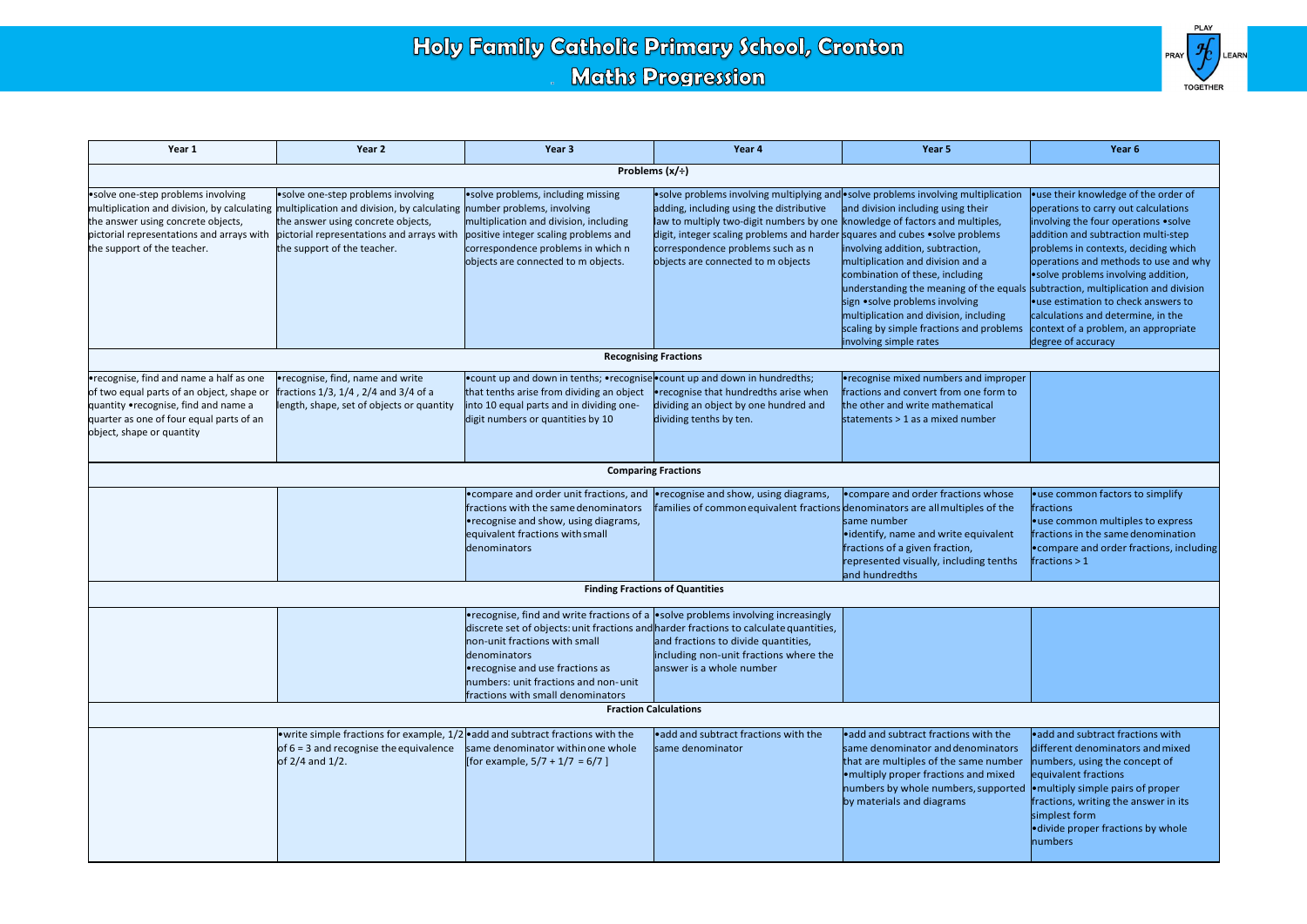| Year 1                                | Year 2      | Year 3 | Year 4                                                                                                                                                                                                                                                                                                                                                           | Year 5                                                                                                                                                                                                                                                | Year 6                                                                                                                                                                                                                                                                           |  |  |
|---------------------------------------|-------------|--------|------------------------------------------------------------------------------------------------------------------------------------------------------------------------------------------------------------------------------------------------------------------------------------------------------------------------------------------------------------------|-------------------------------------------------------------------------------------------------------------------------------------------------------------------------------------------------------------------------------------------------------|----------------------------------------------------------------------------------------------------------------------------------------------------------------------------------------------------------------------------------------------------------------------------------|--|--|
| <b>Decimals as Fractional Amounts</b> |             |        |                                                                                                                                                                                                                                                                                                                                                                  |                                                                                                                                                                                                                                                       |                                                                                                                                                                                                                                                                                  |  |  |
|                                       |             |        | • recognise and write decimal<br>equivalents of any number of tenths or<br>hundredths<br>• recognise and write decimal<br>equivalents to $\frac{1}{4}$ , $\frac{1}{2}$ and $\frac{1}{4}$<br>. find the effect of dividing a one- or<br>two-digit number by 10 and 100,<br>identifying the value of the digits in the<br>answer as ones,<br>tenths and hundredths | . read and write decimal numbers as<br>fractions                                                                                                                                                                                                      | • associate a fraction with division and<br>calculate decimal fraction equivalents<br>[for example, 0.375] for a simple<br>fraction<br>·identify the value of each digit in<br>numbers given to three decimal places                                                             |  |  |
|                                       |             |        | <b>Ordering Decimals</b>                                                                                                                                                                                                                                                                                                                                         |                                                                                                                                                                                                                                                       |                                                                                                                                                                                                                                                                                  |  |  |
|                                       |             |        | • round decimals with one decimal place • recognise and use thousandths and<br>to the nearest whole number<br>• compare numbers with the same<br>number of decimal places up to two<br>decimal places                                                                                                                                                            | relate them to tenths, hundredths and<br>decimal equivalents<br>. round decimals with two decimal<br>places to the nearest whole number and<br>to one decimal place<br>• read, write, order and compare<br>numbers with up to three<br>decimal places |                                                                                                                                                                                                                                                                                  |  |  |
|                                       |             |        | <b>Calculating with Decimals</b>                                                                                                                                                                                                                                                                                                                                 |                                                                                                                                                                                                                                                       |                                                                                                                                                                                                                                                                                  |  |  |
|                                       |             |        |                                                                                                                                                                                                                                                                                                                                                                  |                                                                                                                                                                                                                                                       | . multiply and divide numbers by 10,<br>100 and 1000 giving answers up to three<br>decimal places<br>. multiply one-digit number with up to<br>two decimal places by whole numbers<br>·use written division methods in cases<br>where the answer has up to<br>two decimal places |  |  |
|                                       | Percentages |        |                                                                                                                                                                                                                                                                                                                                                                  |                                                                                                                                                                                                                                                       |                                                                                                                                                                                                                                                                                  |  |  |
|                                       |             |        |                                                                                                                                                                                                                                                                                                                                                                  | • recognise the per cent symbol (%) and $\cdot$ solve problems involving the<br>understand that per cent<br>relates to 'number of parts per<br>hundred', and write percentages as a<br>fraction with denominator 100, and as a comparison<br>decimal  | calculation of percentages [for example,<br>of measures, and such as 15% of 360]<br>and the use of percentages for                                                                                                                                                               |  |  |

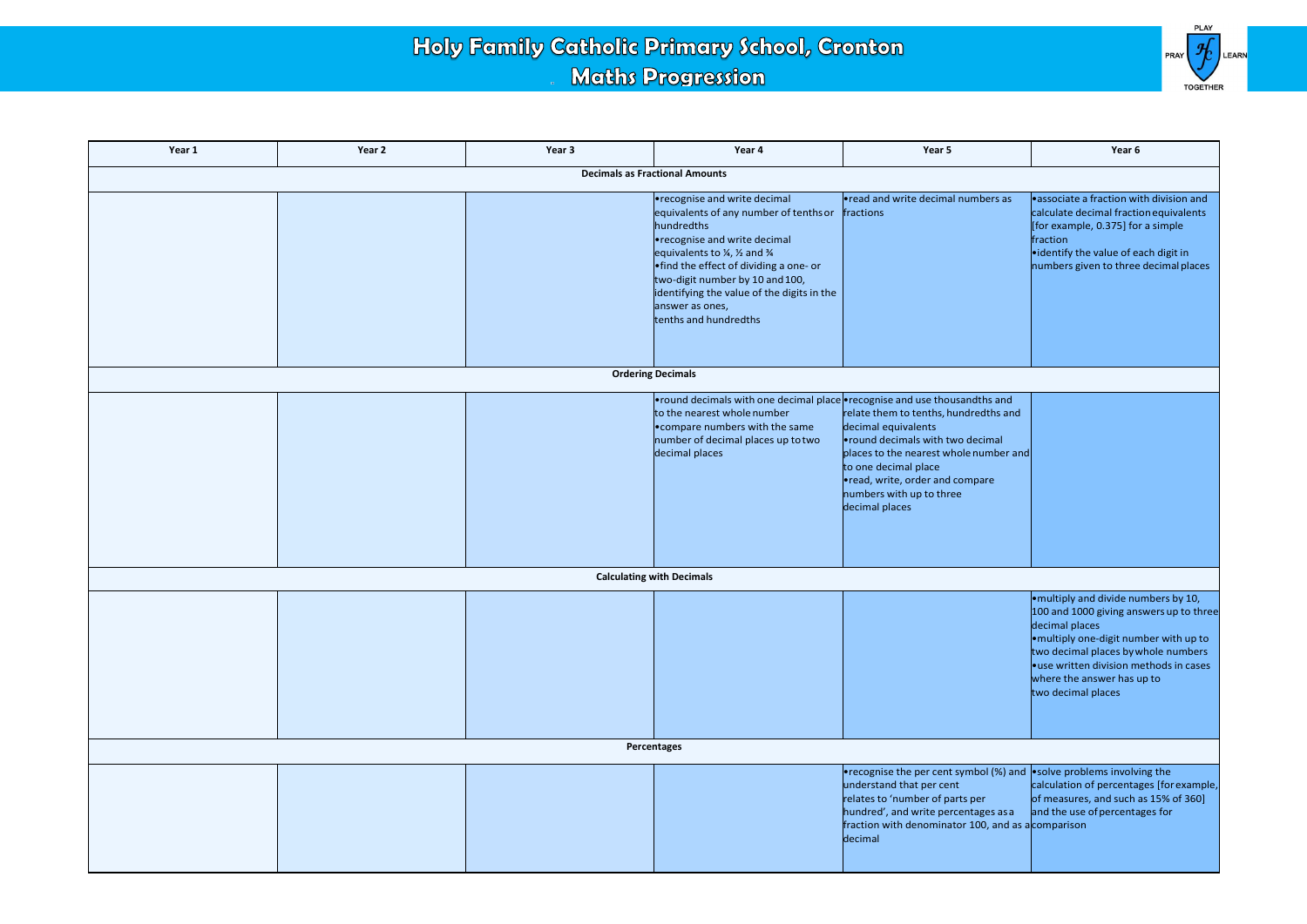| Year 1                                                                                                                                                                                                   | Year 2                                                                                                                                                                                                                                                                                                                                                               | Year 3                                                                                             | Year 4                                                                                                                                          | Year 5                                                                                                                                                                                                                                                                                                                    | Year 6                                                                                                                                                                                                                                                                                                                                                                                                                                                       |  |  |
|----------------------------------------------------------------------------------------------------------------------------------------------------------------------------------------------------------|----------------------------------------------------------------------------------------------------------------------------------------------------------------------------------------------------------------------------------------------------------------------------------------------------------------------------------------------------------------------|----------------------------------------------------------------------------------------------------|-------------------------------------------------------------------------------------------------------------------------------------------------|---------------------------------------------------------------------------------------------------------------------------------------------------------------------------------------------------------------------------------------------------------------------------------------------------------------------------|--------------------------------------------------------------------------------------------------------------------------------------------------------------------------------------------------------------------------------------------------------------------------------------------------------------------------------------------------------------------------------------------------------------------------------------------------------------|--|--|
| <b>Fraction Problems</b>                                                                                                                                                                                 |                                                                                                                                                                                                                                                                                                                                                                      |                                                                                                    |                                                                                                                                                 |                                                                                                                                                                                                                                                                                                                           |                                                                                                                                                                                                                                                                                                                                                                                                                                                              |  |  |
|                                                                                                                                                                                                          |                                                                                                                                                                                                                                                                                                                                                                      | • solve problems using all fraction<br>knowledge                                                   | .solve simple measure and money<br>problems involving fractions and<br>decimals to two decimal places                                           | • solve problems involving number up to • solve problems which require answers<br>three decimal places<br>·solve problems which require knowing accuracy<br>percentage and decimal equivalents of<br>$\frac{1}{2}$ , $\frac{1}{4}$ , 1/5, 2/5, 4/5 and those<br>fractions with a denominator of a<br>multiple of 10 or 25 | to be rounded to specified degrees of<br>• recall and use equivalences between<br>simple fractions, decimals and<br>percentages, including in different<br>contexts.                                                                                                                                                                                                                                                                                         |  |  |
|                                                                                                                                                                                                          |                                                                                                                                                                                                                                                                                                                                                                      |                                                                                                    | <b>Ratio &amp; Proportion</b>                                                                                                                   |                                                                                                                                                                                                                                                                                                                           |                                                                                                                                                                                                                                                                                                                                                                                                                                                              |  |  |
|                                                                                                                                                                                                          |                                                                                                                                                                                                                                                                                                                                                                      |                                                                                                    |                                                                                                                                                 |                                                                                                                                                                                                                                                                                                                           | .solve problems involving the relative<br>sizes of two quantities where missing<br>values can be found by using integer<br>multiplication and division facts<br>.solve problems involving similar<br>shapes where the scale factor is known<br>or can be found<br>.solve problems involving unequal<br>sharing and grouping using knowledge<br>of fractions and multiples.                                                                                   |  |  |
|                                                                                                                                                                                                          |                                                                                                                                                                                                                                                                                                                                                                      |                                                                                                    | Algebra                                                                                                                                         |                                                                                                                                                                                                                                                                                                                           |                                                                                                                                                                                                                                                                                                                                                                                                                                                              |  |  |
|                                                                                                                                                                                                          |                                                                                                                                                                                                                                                                                                                                                                      |                                                                                                    |                                                                                                                                                 |                                                                                                                                                                                                                                                                                                                           | ·use simple formulae<br>·generate and describe linear number<br>sequences<br>express missing number problems<br>algebraically<br>. find pairs of numbers that satisfy an<br>equation with two unknowns<br>• enumerate possibilities of<br>combinations of two variables.                                                                                                                                                                                     |  |  |
|                                                                                                                                                                                                          | <b>Measures</b>                                                                                                                                                                                                                                                                                                                                                      |                                                                                                    |                                                                                                                                                 |                                                                                                                                                                                                                                                                                                                           |                                                                                                                                                                                                                                                                                                                                                                                                                                                              |  |  |
| • compare, describe and solve practical<br>problems for: length/height,<br>weight/mass, capacity/volume & time<br>• measure and begin to record<br>length/height, weight/mass,<br>capacity/volume & time | • choose and use appropriate standard<br>units to estimate and measure<br>length/height (m/cm); mass (kg/g);<br>temperature (°C); capacity (litres/ml) to<br>the nearest appropriate unit, using<br>rulers, scales, thermometers and<br>measuring vessels<br>. compare and order lengths, mass,<br>volume/capacity and record the results<br>using $>$ , $<$ and $=$ | • measure, compare, add and subtract:<br>lengths (m/cm/mm); mass (kg/g);<br>volume/capacity (I/ml) | •Convert between different units of<br>measure<br>estimate, compare and calculate<br>different measures, including money in<br>pounds and pence | . convert between different units of<br>metric measure<br>understand and use approximate<br>equivalences between metric units and<br>common imperial units such as inches,<br>pounds and pints<br>estimate volume and capacity                                                                                            | .solve problems involving the<br>calculation and conversion of units of<br>measure, using decimal notation up to<br>three decimal places where appropriate<br>·use, read, write and convert between<br>standard units, converting<br>measurements of length, mass, volume<br>and time from a smaller unit of<br>measure to a larger unit, and vice versa,<br>using decimal notation to up to three<br>decimal places<br>convert between miles and kilometres |  |  |

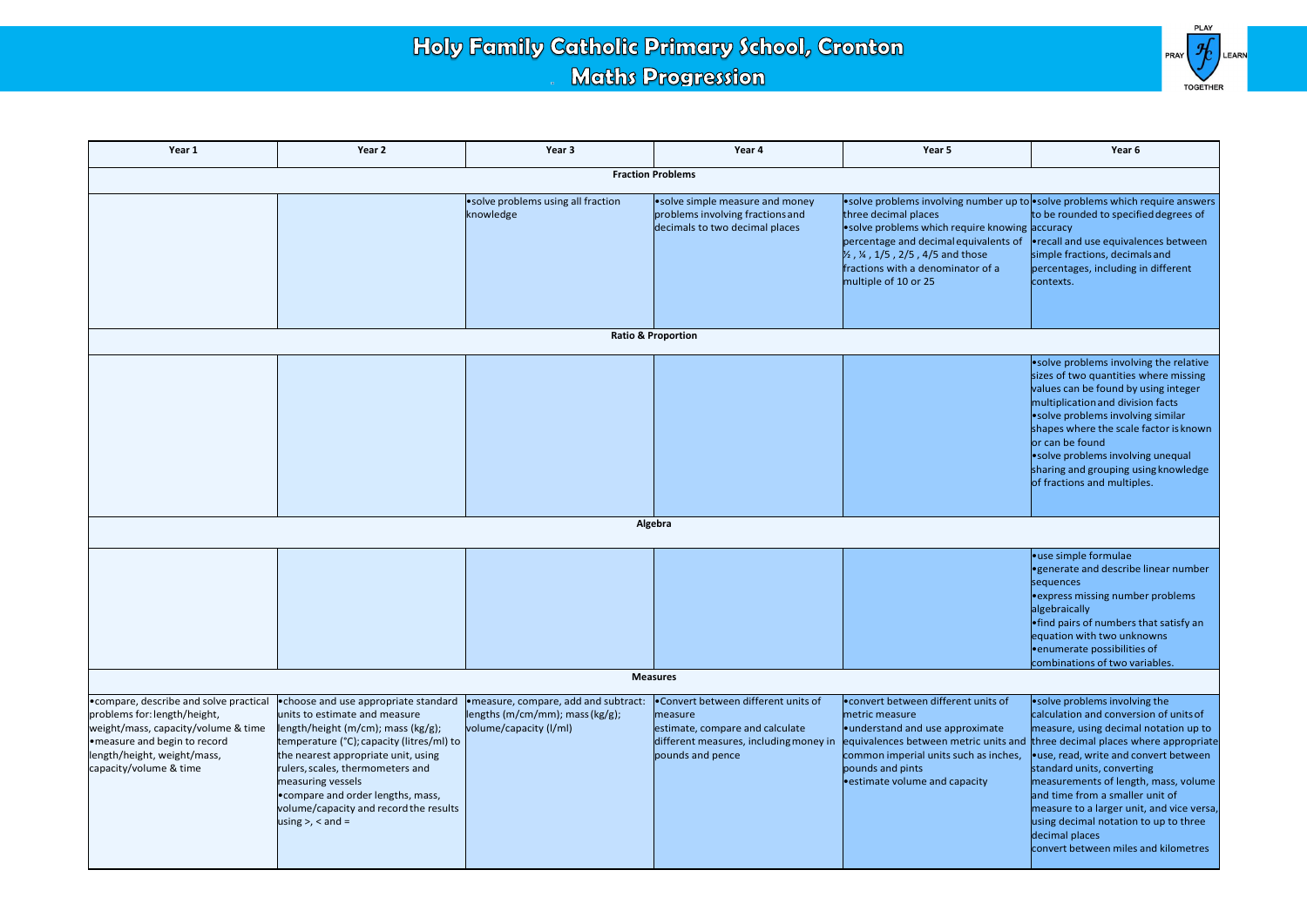| Year 1                                                                                                                                                                                                                                                                                                                      | Year 2                                                                                                                                                                                                                                                                                                                                                       | Year 3                                                                                                                                                                                                                                                                                                                                                                                                                                                                                                                                            | Year 4                                                                                                                                                                                                                                                          | Year 5                                                                                                                                                                                                                                                                                           | Year <sub>6</sub>                                                                                                                                                                                                                                                                                         |
|-----------------------------------------------------------------------------------------------------------------------------------------------------------------------------------------------------------------------------------------------------------------------------------------------------------------------------|--------------------------------------------------------------------------------------------------------------------------------------------------------------------------------------------------------------------------------------------------------------------------------------------------------------------------------------------------------------|---------------------------------------------------------------------------------------------------------------------------------------------------------------------------------------------------------------------------------------------------------------------------------------------------------------------------------------------------------------------------------------------------------------------------------------------------------------------------------------------------------------------------------------------------|-----------------------------------------------------------------------------------------------------------------------------------------------------------------------------------------------------------------------------------------------------------------|--------------------------------------------------------------------------------------------------------------------------------------------------------------------------------------------------------------------------------------------------------------------------------------------------|-----------------------------------------------------------------------------------------------------------------------------------------------------------------------------------------------------------------------------------------------------------------------------------------------------------|
|                                                                                                                                                                                                                                                                                                                             |                                                                                                                                                                                                                                                                                                                                                              |                                                                                                                                                                                                                                                                                                                                                                                                                                                                                                                                                   | <b>Money</b>                                                                                                                                                                                                                                                    |                                                                                                                                                                                                                                                                                                  |                                                                                                                                                                                                                                                                                                           |
| •recognise and know the value of<br>different denominations of coins and<br>notes                                                                                                                                                                                                                                           | and notes • recognise and use symbols<br>for pounds $(E)$ and pence $(p)$ ; combine<br>amounts to make a particular value<br>• find different combinations of coins<br>that equal the same amounts of money<br>• solve simple problems in a practical<br>context involving addition and<br>subtraction of money of the same unit,<br>including giving change | • add and subtract amounts of money to<br>give change, using both £ and p in<br>practical contexts                                                                                                                                                                                                                                                                                                                                                                                                                                                |                                                                                                                                                                                                                                                                 | •use all four operations to solve<br>problems involving measure [for<br>example, length, mass, volume, money]<br>using decimal notation, including scaling                                                                                                                                       |                                                                                                                                                                                                                                                                                                           |
|                                                                                                                                                                                                                                                                                                                             |                                                                                                                                                                                                                                                                                                                                                              |                                                                                                                                                                                                                                                                                                                                                                                                                                                                                                                                                   | <b>Mensuration</b>                                                                                                                                                                                                                                              |                                                                                                                                                                                                                                                                                                  |                                                                                                                                                                                                                                                                                                           |
|                                                                                                                                                                                                                                                                                                                             |                                                                                                                                                                                                                                                                                                                                                              | • measure the perimeter of simple 2-D<br>shapes                                                                                                                                                                                                                                                                                                                                                                                                                                                                                                   | • measure and calculate the perimeter<br>of a rectilinear figure (including squares) of composite rectilinear shapes in<br>in centimetres and metres<br>find the area of rectilinear shapes by<br>counting squares                                              | • measure and calculate the perimeter<br>centimetres and metres<br>calculate and compare the area of<br>rectangles (including squares), and<br>including using standard units, square<br>centimetres (cm <sup>2</sup> ) and square metres<br>$(m2)$ and estimate the area of irregular<br>shapes | • recognise that shapes<br>areas can have differen<br>vice versa<br>• recognise when it is po<br>formulae for area and v<br>• calculate the area of p<br>and triangles<br>calculate, estimate an<br>volume of cubes and cu<br>standard units, includin<br>centimetres (cm3) and<br>(m3), and extending to |
|                                                                                                                                                                                                                                                                                                                             |                                                                                                                                                                                                                                                                                                                                                              |                                                                                                                                                                                                                                                                                                                                                                                                                                                                                                                                                   | <b>Time</b>                                                                                                                                                                                                                                                     |                                                                                                                                                                                                                                                                                                  |                                                                                                                                                                                                                                                                                                           |
| • sequence events in chronological order<br>using language recognise and use<br>language relating to dates, including days including quarter past/to the hour and<br>of the week, weeks, months and years<br>.tell the time to the hour and half past<br>the hour and draw the hands on a clock<br>face to show these times | . compare and sequence intervals of time<br>.tell and write the time to five minutes,<br>draw the hands on a clock face to show<br>these times . know the number of<br>minutes in an hour and the number of<br>hours in a day                                                                                                                                | . etell and write the time from an analogue<br>clock, including using Roman numerals<br>from I to XII, and 12-hour and 24-hour<br>clocks • estimate and read time with<br>increasing accuracy to the nearest<br>minute; record and compare time in<br>terms of seconds, minutes and hours; use months; weeks to days<br>vocabulary such as o'clock, a.m./p.m.,<br>morning, afternoon, noon and midnight<br>. know the number of seconds in a<br>minute and the number of days in each<br>month, year and leap year compare<br>durations of events | •Convert between different units of<br>measure (e.g. Hours to minutes) • read,<br>write and convert time between analogue<br>and digital 12- and 24-hour clocks • solve<br>problems involving converting from hours<br>to minutes; minutes to seconds; years to | .solve problems involving converting<br>between units of time                                                                                                                                                                                                                                    |                                                                                                                                                                                                                                                                                                           |
|                                                                                                                                                                                                                                                                                                                             |                                                                                                                                                                                                                                                                                                                                                              |                                                                                                                                                                                                                                                                                                                                                                                                                                                                                                                                                   |                                                                                                                                                                                                                                                                 |                                                                                                                                                                                                                                                                                                  |                                                                                                                                                                                                                                                                                                           |
|                                                                                                                                                                                                                                                                                                                             |                                                                                                                                                                                                                                                                                                                                                              |                                                                                                                                                                                                                                                                                                                                                                                                                                                                                                                                                   | <b>Shape Vocabulary</b>                                                                                                                                                                                                                                         |                                                                                                                                                                                                                                                                                                  |                                                                                                                                                                                                                                                                                                           |
| •recognise and name common 2-D<br>shapes (e.g. Square, circle, triangle)<br>•recognise and name common 3-D<br>shapes (e.g. Cubes, cuboids, pyramids &<br>spheres)                                                                                                                                                           | (vertices, edges, faces, symmetry)                                                                                                                                                                                                                                                                                                                           | ·identify horizontal and vertical lines and<br>pairs of perpendicular and parallel lines                                                                                                                                                                                                                                                                                                                                                                                                                                                          |                                                                                                                                                                                                                                                                 |                                                                                                                                                                                                                                                                                                  | ·illustrate and name par<br>including radius, diamet<br>circumference and know<br>diameter is twice the rad                                                                                                                                                                                               |



|                                                                                     | Year 6                                                                                                                                                                                                                                                                                                                                                                                                                                 |
|-------------------------------------------------------------------------------------|----------------------------------------------------------------------------------------------------------------------------------------------------------------------------------------------------------------------------------------------------------------------------------------------------------------------------------------------------------------------------------------------------------------------------------------|
|                                                                                     |                                                                                                                                                                                                                                                                                                                                                                                                                                        |
| e<br>ır<br>. money]<br>ng scaling                                                   |                                                                                                                                                                                                                                                                                                                                                                                                                                        |
|                                                                                     |                                                                                                                                                                                                                                                                                                                                                                                                                                        |
| rimeter<br>$\overline{\mathsf{in}}$<br>ea of<br>and<br>square<br>netres<br>rregular | • recognise that shapes with the same<br>areas can have different perimeters and<br>vice versa<br>•recognise when it is possible to use<br>formulae for area and volume of shapes<br>• calculate the area of parallelograms<br>and triangles<br>• calculate, estimate and compare<br>volume of cubes and cuboids using<br>standard units, including cubic<br>centimetres (cm3) and cubic metres<br>(m3), and extending to other units. |
|                                                                                     |                                                                                                                                                                                                                                                                                                                                                                                                                                        |
| rting                                                                               |                                                                                                                                                                                                                                                                                                                                                                                                                                        |
|                                                                                     |                                                                                                                                                                                                                                                                                                                                                                                                                                        |
|                                                                                     |                                                                                                                                                                                                                                                                                                                                                                                                                                        |
|                                                                                     | ·illustrate and name parts of circles,<br>including radius, diameter and<br>circumference and know that the<br>diameter is twice the radius                                                                                                                                                                                                                                                                                            |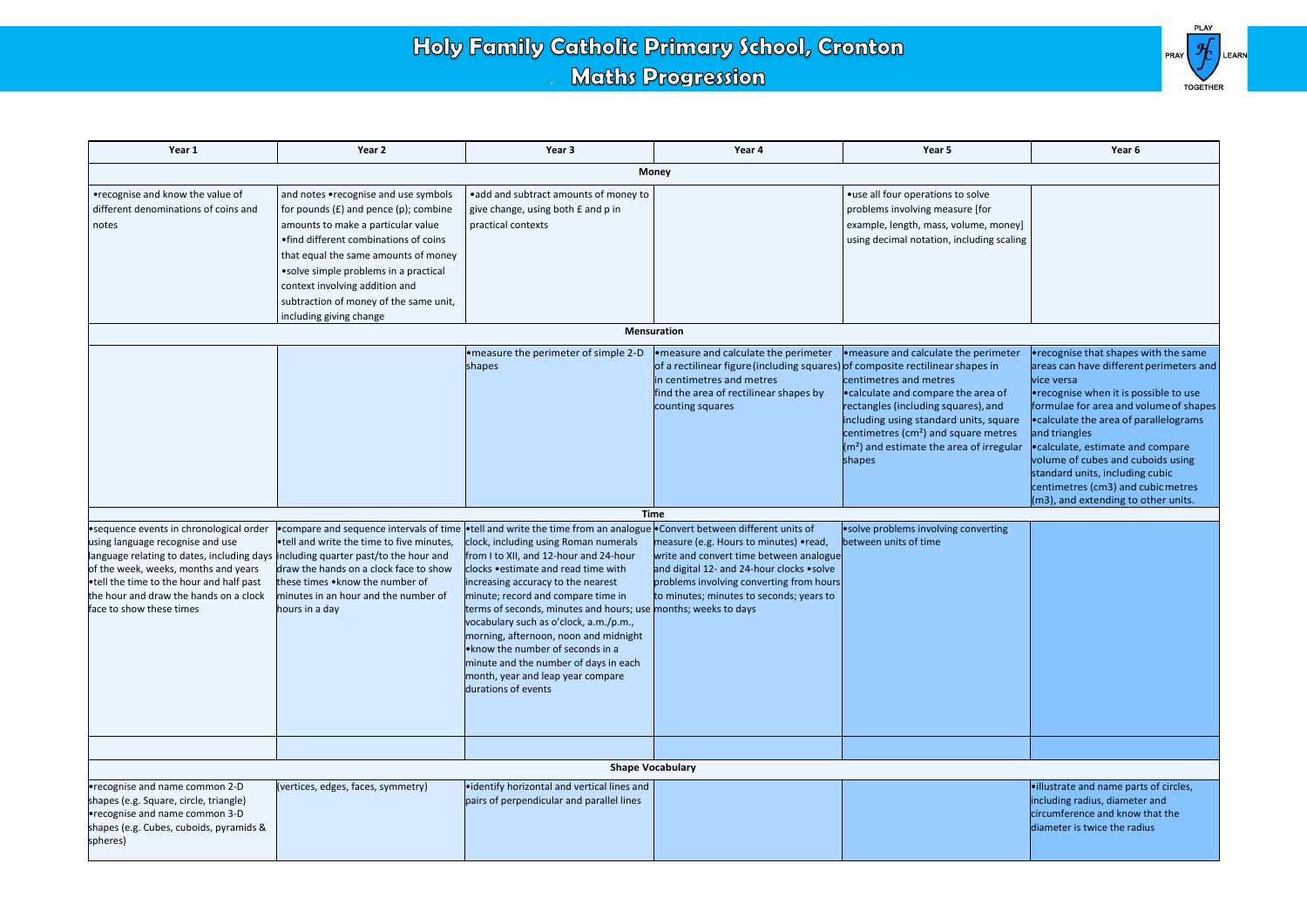| Year 1                                                                                                     | Year 2                                                                                                                                                                                                                                                                                                                                 | Year 3                                                                                                                                                                                                                                                                                          | Year 4                                                                                                                                                                                                                                                                                                 | Year 5                                                                                                                                                                                                                                                                                                                                              | Year 6                                                                                                                                                                                    |  |  |  |
|------------------------------------------------------------------------------------------------------------|----------------------------------------------------------------------------------------------------------------------------------------------------------------------------------------------------------------------------------------------------------------------------------------------------------------------------------------|-------------------------------------------------------------------------------------------------------------------------------------------------------------------------------------------------------------------------------------------------------------------------------------------------|--------------------------------------------------------------------------------------------------------------------------------------------------------------------------------------------------------------------------------------------------------------------------------------------------------|-----------------------------------------------------------------------------------------------------------------------------------------------------------------------------------------------------------------------------------------------------------------------------------------------------------------------------------------------------|-------------------------------------------------------------------------------------------------------------------------------------------------------------------------------------------|--|--|--|
|                                                                                                            | <b>Properties of 2-D Shapes</b>                                                                                                                                                                                                                                                                                                        |                                                                                                                                                                                                                                                                                                 |                                                                                                                                                                                                                                                                                                        |                                                                                                                                                                                                                                                                                                                                                     |                                                                                                                                                                                           |  |  |  |
|                                                                                                            | •identify and describe the properties of<br>2-D shapes, including the number of sides<br>and line symmetry in a vertical line.<br>. compare and sort common 2-D and 3-D<br>shapes and everyday objects                                                                                                                                 | •draw 2-D shapes                                                                                                                                                                                                                                                                                | <b>• compare and classify geometric shapes,</b><br>including quadrilaterals and triangles,<br>based on properties and sizes • identify<br>lines of symmetry in 2-D shapes<br>presented in different orientations<br>complete a simple symmetric figure with<br>respect to a specific line of symmetry. | $\bullet$ use the properties of rectangles to<br>deduce related facts and find missing<br>lengths and angles .distinguish between<br>regular and irregular polygons based on<br>reasoning about equal sides and angles.                                                                                                                             | <b>.</b> draw 2-D shapes using given dimensions<br>and angles compare and classify<br>geometric shapes based on their<br>properties and sizes                                             |  |  |  |
|                                                                                                            |                                                                                                                                                                                                                                                                                                                                        |                                                                                                                                                                                                                                                                                                 | <b>Properties of 3-D Shapes</b>                                                                                                                                                                                                                                                                        |                                                                                                                                                                                                                                                                                                                                                     |                                                                                                                                                                                           |  |  |  |
|                                                                                                            | • identify and describe the properties<br>of 3-D shapes, including the number of<br>edges, vertices and faces<br>• identify 2-D shapes on the surface of<br>3-D shapes.<br>Compare and sort common 2-D and<br>3-D shapes and everyday objects.                                                                                         | • make 3-D shapes using modelling<br>materials<br>7ecognize 3-D shapes in different<br>orientations and describe them                                                                                                                                                                           |                                                                                                                                                                                                                                                                                                        | •identify 3-D shapes, including cubes<br>and other cuboids, from 2-D<br>representations                                                                                                                                                                                                                                                             | •recognise, describe and build<br>simple 3-D shapes, including<br>making nets<br>•find unknown angles in any triangles,<br>quadrilaterals, and regular polygons                           |  |  |  |
|                                                                                                            |                                                                                                                                                                                                                                                                                                                                        | <b>Angles</b>                                                                                                                                                                                                                                                                                   |                                                                                                                                                                                                                                                                                                        |                                                                                                                                                                                                                                                                                                                                                     |                                                                                                                                                                                           |  |  |  |
|                                                                                                            |                                                                                                                                                                                                                                                                                                                                        | •recognise angles as a property of<br>shape or a description of a turn<br>• identify right angles, recognise that<br>two right angles make a half-turn,<br>three make three quarters of a turn and<br>four a complete turn<br>• identify whether angles are greater or<br>less than right angle | •identify acute and obtuse angles and<br>compare and order angles up to two<br>right angles by size                                                                                                                                                                                                    | • know angles are measured in<br>degrees: estimate and compare<br>acute, obtuse and reflex angles<br><b>.</b> draw given angles, and measure them<br>in degrees (°)<br>• identify angles at a point and one<br>whole turn (total 360°); at a point on a<br>straight line and $\frac{1}{2}$ a turn (total 180°)<br>• identify other multiples of 90° | ●recognise angles where they meet<br>at a point, are on a straight line, or<br>are vertically opposite, and find<br>missing angles                                                        |  |  |  |
|                                                                                                            |                                                                                                                                                                                                                                                                                                                                        | <b>Position and Direction</b>                                                                                                                                                                                                                                                                   |                                                                                                                                                                                                                                                                                                        |                                                                                                                                                                                                                                                                                                                                                     |                                                                                                                                                                                           |  |  |  |
| • describe position, direction and<br>movement, including whole, half,<br>quarter and three-quarter turns. | order and arrange combinations of<br>mathematical objects in patterns<br>and sequences.<br>·use mathematical vocabulary to<br>describe position, direction and<br>movement, including movement in a<br>straight line and distinguishing<br>between rotation as a turn and in<br>terms of right<br>angles for quarter, half and % turns |                                                                                                                                                                                                                                                                                                 | <b>-describe positions on a 2-D grid</b><br>as coordinates in the first quadrant<br>describe movements between<br>positions as translations of a given unit<br>to the left/right and up/down<br>. plot specified points and draw sides to<br>complete a given polygon                                  | • identify, describe and represent the<br>position of a shape following a<br>reflection or translation, using the<br>appropriate language, and know that<br>the shape has not changed                                                                                                                                                               | <b>.</b> describe positions on the full<br>coordinate grid (all four quadrants)<br><b>.</b> draw and translate simple shapes on<br>the coordinate plane, and reflect<br>them in the axes. |  |  |  |

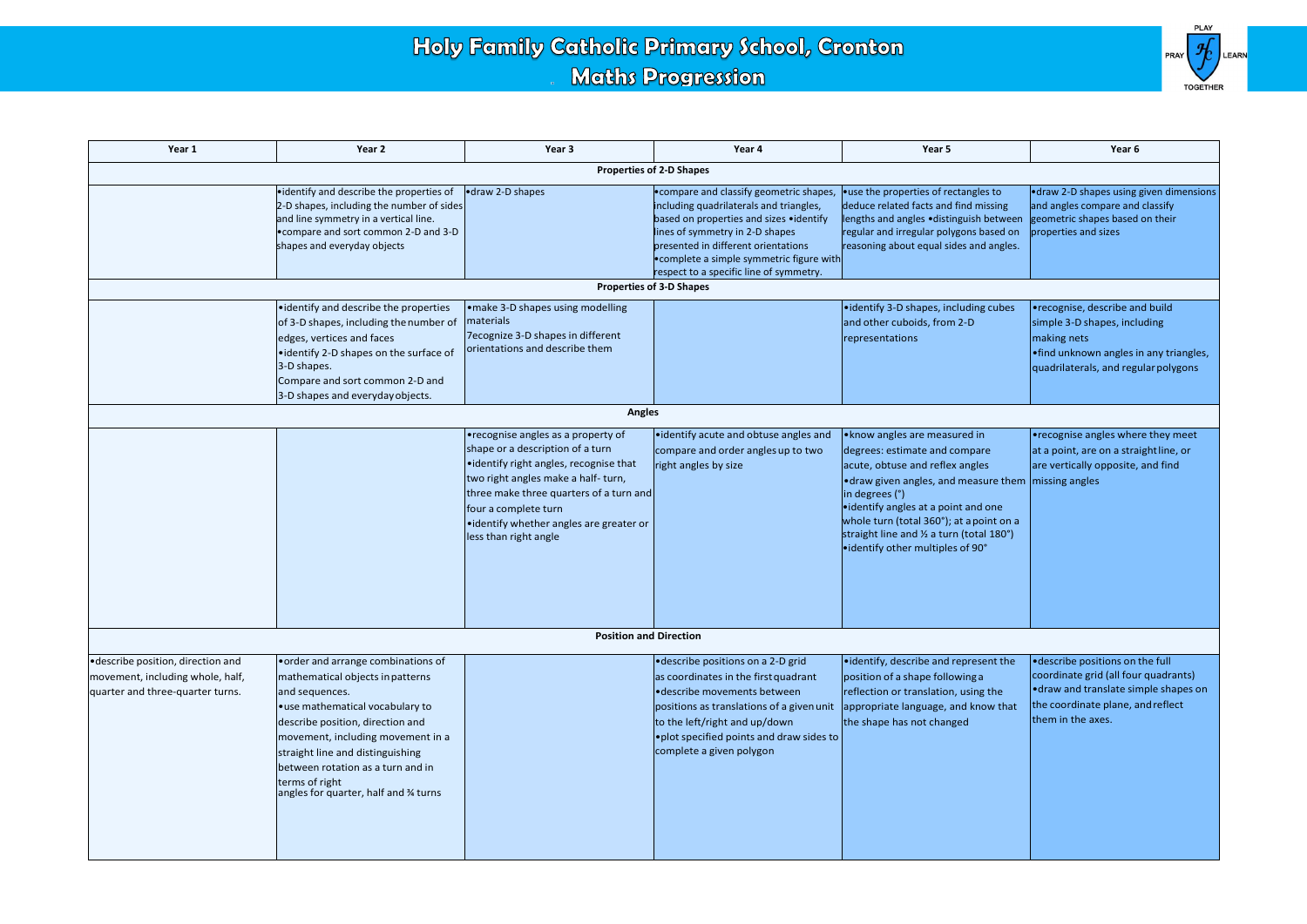| Year 1 | Year 2                               | Year 3                                   | Year 4                                      | Year 5                           | Year 6                                            |  |  |  |
|--------|--------------------------------------|------------------------------------------|---------------------------------------------|----------------------------------|---------------------------------------------------|--|--|--|
|        | <b>Interpreting Data</b>             |                                          |                                             |                                  |                                                   |  |  |  |
|        | • interpret and construct simple     | <i>vinterpret and present data using</i> | <b>.</b> interpret and present discrete and | .complete, read and interpret    | $\bullet$ interpret and construct pie             |  |  |  |
|        | pictograms, tally charts, block      | bar charts, pictograms and tables        | continuous data using appropriate           | information in tables, including | charts and line graphs                            |  |  |  |
|        | diagrams and simple tables           |                                          | graphical methods, including bar            | timetables                       | calculate and interpret the                       |  |  |  |
|        |                                      |                                          | charts and time graphs                      |                                  | mean as an average                                |  |  |  |
|        | <b>Extract Info from Data</b>        |                                          |                                             |                                  |                                                   |  |  |  |
|        |                                      |                                          |                                             |                                  |                                                   |  |  |  |
|        | • ask and answer simple questions by | .solve one-step and two-step             | ·solve comparison, sum and                  | • solve comparison, sum and      | $\bullet$ use pie charts and line graphs to solve |  |  |  |
|        | counting the number of objects in    | questions [for example, 'How many        | difference problems using information       | difference problems using        | <b>problems</b>                                   |  |  |  |
|        | each category and sorting the        | more?' and 'How many fewer?'] using      | presented in bar charts, pictograms,        | information presented in a line  |                                                   |  |  |  |
|        | categories by quantity               | information presented in scaled bar      | tables and other graphs                     | graph                            |                                                   |  |  |  |
|        | • ask and answer questions about     | charts and pictograms and tables         |                                             |                                  |                                                   |  |  |  |
|        | totalling and comparing              |                                          |                                             |                                  |                                                   |  |  |  |
|        | categorical data                     |                                          |                                             |                                  |                                                   |  |  |  |
|        |                                      |                                          |                                             |                                  |                                                   |  |  |  |

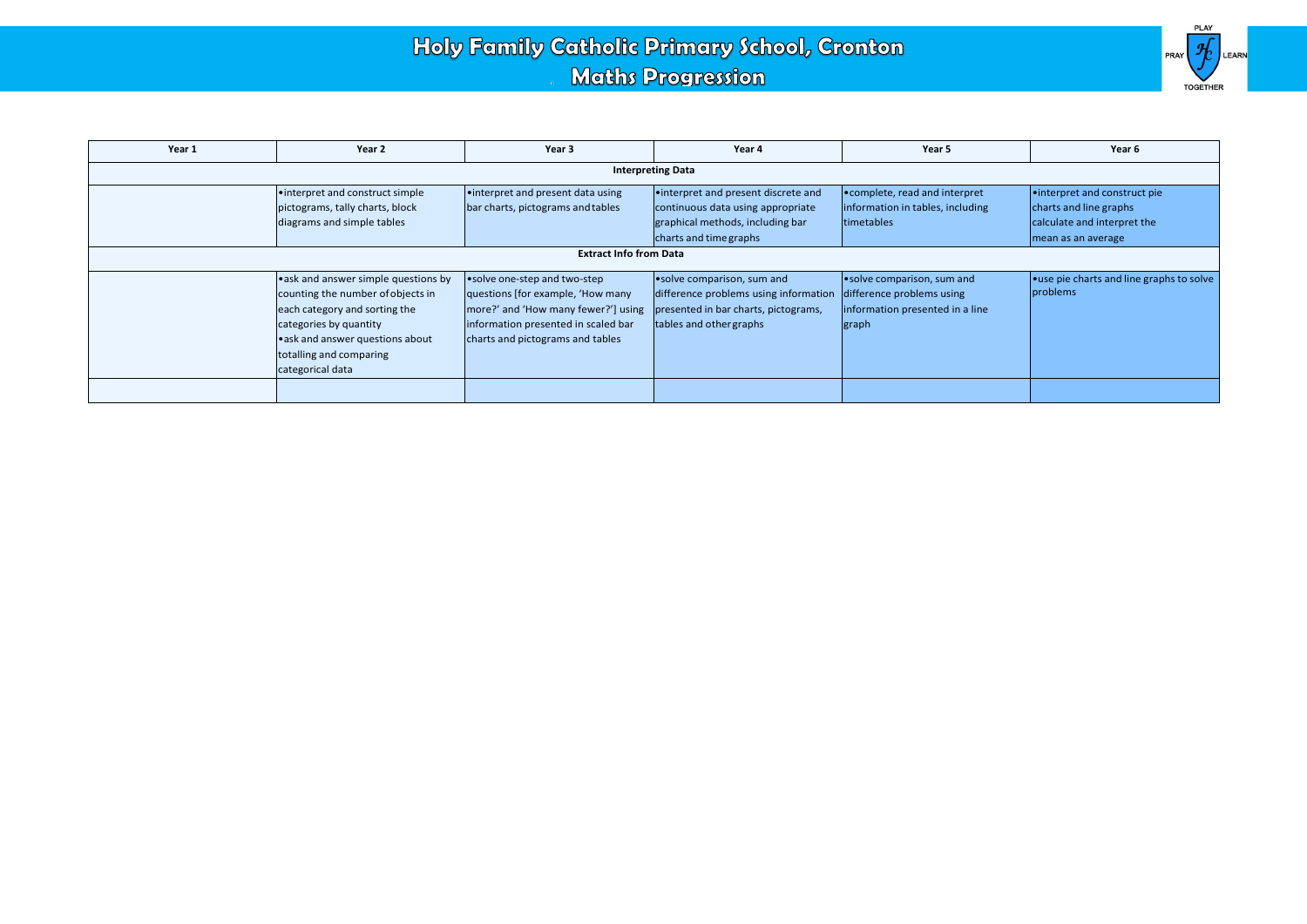